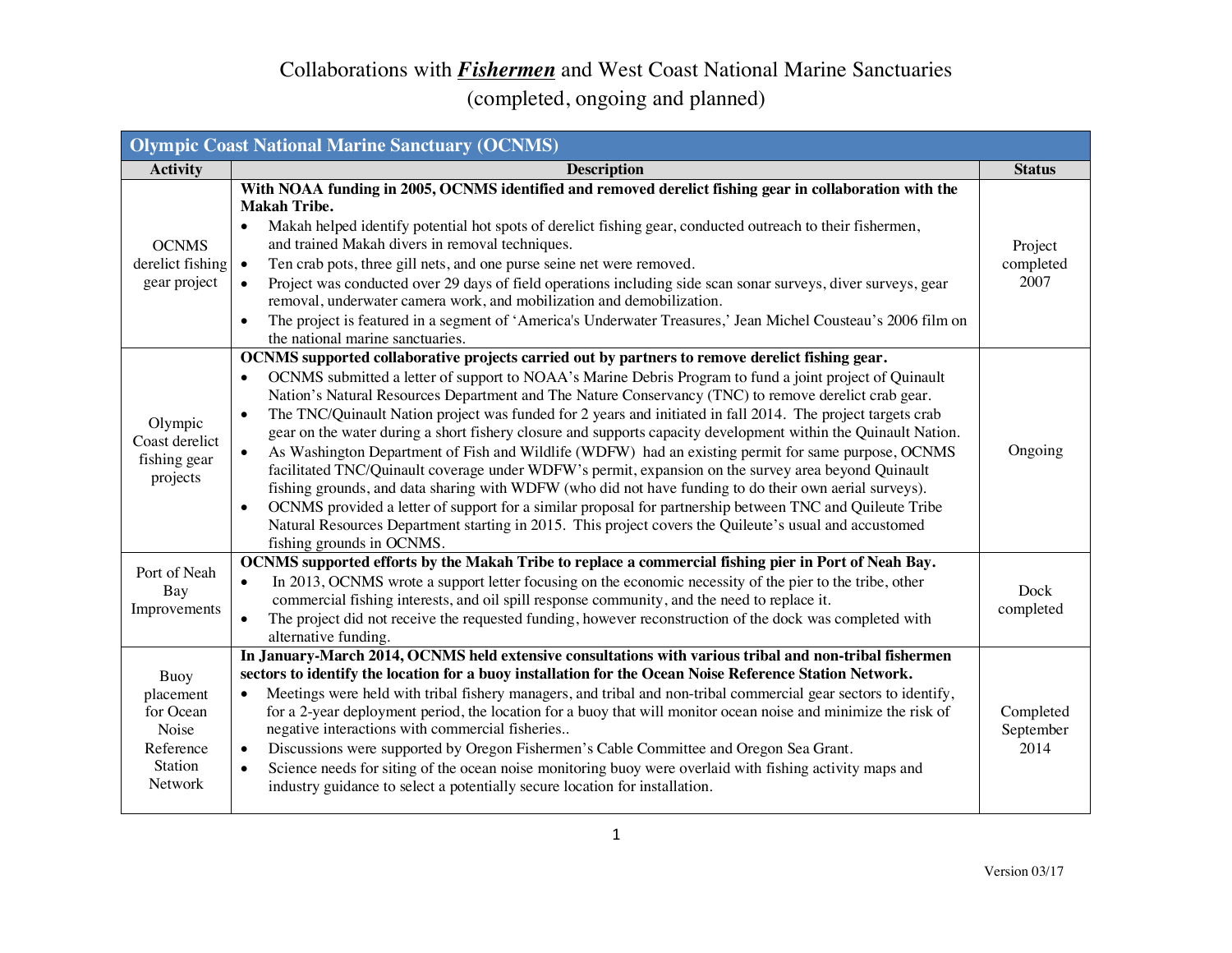| <b>Olympic Coast National Marine Sanctuary (OCNMS) - continued</b>           |                                                                                                                                                                                                                                                                                                                                                                                                                                                                                                                                                                                                                                                                                                                                                                                                                                                                                                                                                                 |                                                                         |
|------------------------------------------------------------------------------|-----------------------------------------------------------------------------------------------------------------------------------------------------------------------------------------------------------------------------------------------------------------------------------------------------------------------------------------------------------------------------------------------------------------------------------------------------------------------------------------------------------------------------------------------------------------------------------------------------------------------------------------------------------------------------------------------------------------------------------------------------------------------------------------------------------------------------------------------------------------------------------------------------------------------------------------------------------------|-------------------------------------------------------------------------|
| <b>Activity</b>                                                              | <b>Description</b>                                                                                                                                                                                                                                                                                                                                                                                                                                                                                                                                                                                                                                                                                                                                                                                                                                                                                                                                              | <b>Status</b>                                                           |
| <b>OCNMS</b><br>oceanographic<br>monitoring<br>program                       | OCNMS seasonally deploys nearshore moorings to record oceanographic conditions important to commercial<br>fishermen.<br>The moorings record temperature profiles, dissolved oxygen (DO), and proxies for ocean acidification.<br>$\bullet$<br>This information is summarized and made available via OCNMS and NANOOS web sites.<br>$\bullet$<br>Mooring locations and info on their function is relayed to the fishing community every year.<br>$\bullet$<br>When low DO levels are detected with the oceanographic sensors, OCNMS maps the extent of the hypoxic area<br>$\bullet$<br>and notifies resource agencies and fishermen.<br>OCNMS also established immediate protocols for boat-based monitoring of low DO if fish/shellfish die-offs are<br>$\bullet$<br>detected along beaches, and/or reported by fishermen at sea.                                                                                                                              | Ongoing<br>monitoring<br>efforts from<br>May to Sept.                   |
| Buoy<br>placement for<br>Orca Whale<br>Critical<br>Habitat<br><b>Studies</b> | OCNMS coordinated consultations with tribal and non-tribal commercial fisheries representatives to<br>determine locations for deployment of acoustic recording moorings to define critical habitat for orca whales.<br>Optimal locations for mooring placement had minimal potential for interaction with commercial fishing gear,<br>$\bullet$<br>while meeting the science needs for this research. OCNMS provided the chief scientist (at NOAA Fisheries)<br>with fishing intensity maps, and preliminary mooring locations were identified based on science needs.<br>OCNMS facilitated consultations with various fishing sectors, assisted with mooring site evaluations (e.g.,<br>$\bullet$<br>seafloor stability), and brokered a mutually-agreeable set of mooring locations.<br>In fall 2014, 7 acoustic moorings were installed in OCNMS, helping to characterize orca whale distributions and<br>$\bullet$<br>inform critical habitat designations. | Ongoing<br>project<br>through 2015,<br>longer if<br>funding<br>extended |
| Collaborative<br>Habitat<br>Framework                                        | OCNMS provides data on sensitive habitats and proposed conservation measures for groundfish essential fish<br>habitat.<br>OCNMS staff participated as a technical member of the Pacific Fishery Management Council's (PFMC's)<br>$\bullet$<br>Essential Fish Habitat (EFH) Review Committee to identify needs for modifying groundfish EFH.<br>OCNMS worked with WDFW to develop a proposal to modify Olympic 2 Conservation Areas within the<br>$\bullet$<br>sanctuary.<br>OCNMS consulted with Makah Tribe, and after reviewing their concerns, elected to voluntarily withdraw the<br>$\bullet$<br>proposal and instead focus on working collaboratively with the four coastal treaty tribes to build a<br>comprehensive assessment of all habitats within OCNMS. Progress has been made in constructing certain<br>elements of the habitat framework.                                                                                                       | Under<br>development                                                    |
| Advisory<br>Council                                                          | Fishermen have representation on OCNMS Advisory Council.<br>Since the creation of OCNMS Advisory Council in 1999, OCNMS has had a commercial fishing seat which<br>$\bullet$<br>includes both a primary and alternate representative. The current fishing seat is also a member of the PFMC<br>Habitat Committee, allowing interactions and early identification of issues of mutual concern to both councils.<br>In 2016, OCNMS amended the Advisory Council Charter to allow for seating of a recreational fishing seat,<br>$\bullet$<br>which is currently filled by a sport-fishing representative, in addition to a commercial fishing representative.                                                                                                                                                                                                                                                                                                     | Ongoing                                                                 |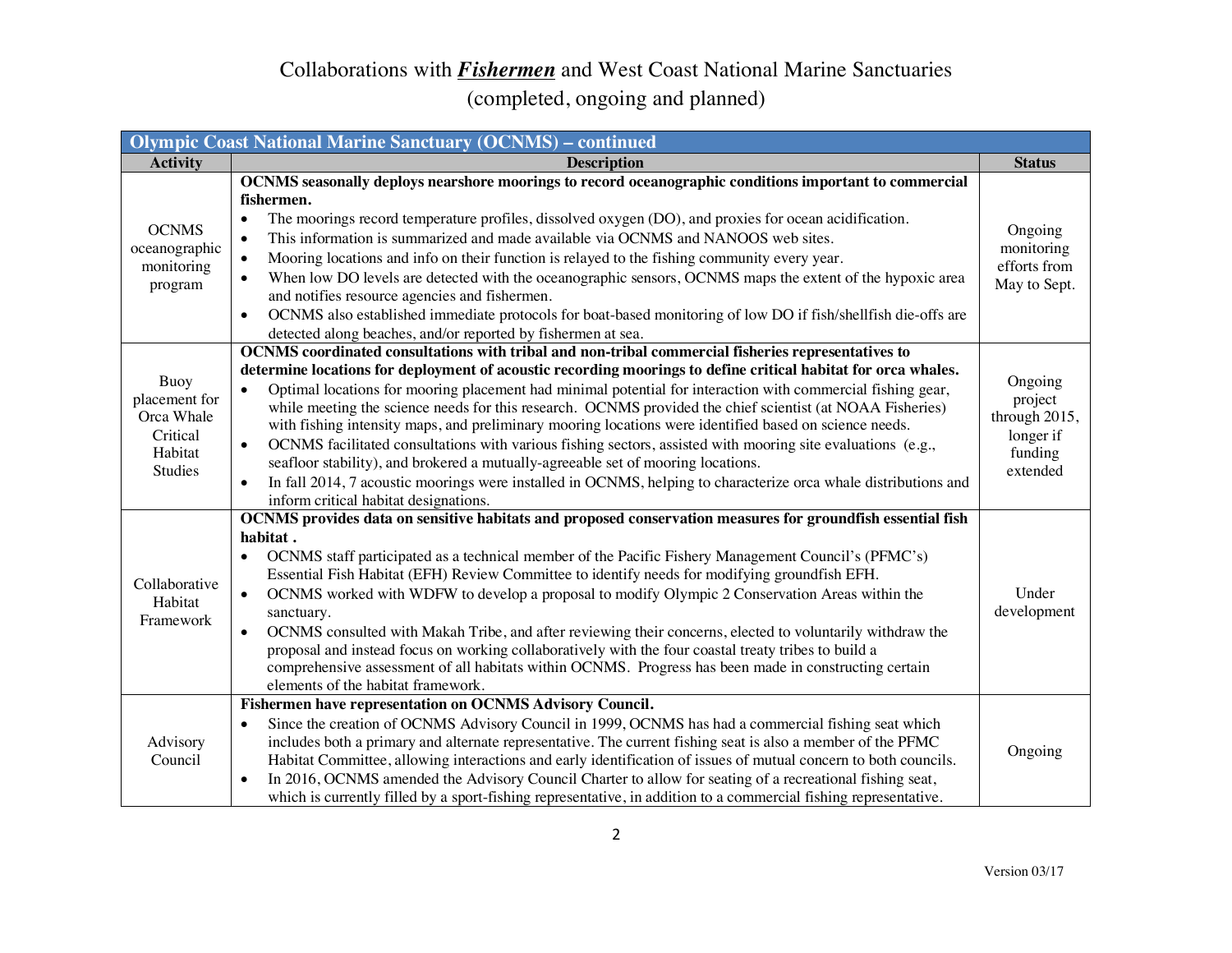#### Collaborations with *Fishermen* and West Coast National Marine Sanctuaries (completed, ongoing and planned)

|                                                                    | <b>Cordell Bank National Marine Sanctuary (CBNMS)</b>                                                                                                                                                                                                                                                                                                                                                                                                                                                                                                                                                                                                                                                                                                                                                                                                                                                                                                                                                                                                                                                                                                                                                                                                                                                                                                                                                                                                                                                                                                                                                                                                                                                                                                                                                                                                                                                                                                                                                                                                                                                                                                                                                 |                                                 |
|--------------------------------------------------------------------|-------------------------------------------------------------------------------------------------------------------------------------------------------------------------------------------------------------------------------------------------------------------------------------------------------------------------------------------------------------------------------------------------------------------------------------------------------------------------------------------------------------------------------------------------------------------------------------------------------------------------------------------------------------------------------------------------------------------------------------------------------------------------------------------------------------------------------------------------------------------------------------------------------------------------------------------------------------------------------------------------------------------------------------------------------------------------------------------------------------------------------------------------------------------------------------------------------------------------------------------------------------------------------------------------------------------------------------------------------------------------------------------------------------------------------------------------------------------------------------------------------------------------------------------------------------------------------------------------------------------------------------------------------------------------------------------------------------------------------------------------------------------------------------------------------------------------------------------------------------------------------------------------------------------------------------------------------------------------------------------------------------------------------------------------------------------------------------------------------------------------------------------------------------------------------------------------------|-------------------------------------------------|
| <b>Activity</b>                                                    | <b>Description</b>                                                                                                                                                                                                                                                                                                                                                                                                                                                                                                                                                                                                                                                                                                                                                                                                                                                                                                                                                                                                                                                                                                                                                                                                                                                                                                                                                                                                                                                                                                                                                                                                                                                                                                                                                                                                                                                                                                                                                                                                                                                                                                                                                                                    | <b>Status</b>                                   |
| Exempted<br>Fisheries<br>Permit for<br>yellowtail<br>rockfish      | CBNMS collaborated with the San Francisco Community Fishermen's Association, and supported their proposal<br>to the PFMC for testing hook and line fishing for rockfish under an Exempted Fisheries Permit (EFP).<br>The 2012 proposal requested access to fishing grounds within the Rockfish Conservation Areas (RCAs) in GFNMS<br>$\bullet$<br>and CBNMS using vertical hook and line gear, targeting healthy populations of yellowtail in the midwater, while<br>minimizing bycatch of overfished species in deeper water.<br>The EFP includes a monitoring program (using independent observers) to evaluate the success of the program in its<br>$\bullet$<br>ability to be species-selective. CBNMS wrote a letter supporting observer coverage on 30% of fishermen's trips.<br>This was a reduction from 100% coverage which was not sustainable for fishermen.<br>CBNMS science staff provided information (maps and coordinates) to fishermen on coral cover and bathymetry in<br>$\bullet$<br>the sanctuaries and advocated for areas to be avoided to protect shallow pinnacles while still promoting fishing in the<br>sanctuary.<br>CBNMS worked with fishermen and NMFS to develop depth restrictions and gear modifications that would allow<br>$\bullet$<br>access to mid-water fish and not impact the coral/sponge community on the reef top.<br>CBNMS staff provided maps and coordinates to Vessel Management Service (VMS) and fishermen so that VMS<br>$\bullet$<br>could monitor traffic in the sanctuaries to ensure vessels are staying out of the areas to be avoided.<br>A year into implementation of the EFP, CBNMS collaborated with fishermen and VMS to modify boundaries to<br>$\bullet$<br>improve access to certain areas in the sanctuary while still protecting sensitive habitats.<br>The collaboration allows commercial fishermen access to historical fishing grounds and targets healthy rockfish<br>$\bullet$<br>populations while protecting overfished rockfish species and sensitive habitat in the sanctuaries. Sanctuaries also<br>promote the mission of the San Francisco Fishermen's Co-operative of selling sustainable, locally caught seafood. | Ongoing                                         |
| Bodega Bay<br>Fishermen's<br>Festival<br>Video panel<br>at Oakland | Since 2002, CBNMS and GFNMS staff participate in annual Bodega Bay Fishermen's Festival.<br>National marine sanctuary's staff set up a booth with sanctuary information, including distribution of tide books<br>containing education messages about the sanctuaries, and talk with fishermen about current events and issues<br>affecting the local fishing community.<br>Over 1000 people per year are contacted within the two-day event.<br>$\bullet$<br>In 2014 and 2015 the Cordell Marine Sanctuary Foundation also assisted with this event.<br>$\bullet$<br>CBNMS produced a short documentary film featuring local commercial fisherman that is shown at the Cordell<br>Bank exhibit at the Oakland Museum of California.                                                                                                                                                                                                                                                                                                                                                                                                                                                                                                                                                                                                                                                                                                                                                                                                                                                                                                                                                                                                                                                                                                                                                                                                                                                                                                                                                                                                                                                                   | Ongoing<br>(occurs every<br>April)<br>Permanent |
| Museum of<br>California<br>Consultation<br>with<br>fishermen       | The Cordell Bank exhibit was opened on June 1, 2013. Sanctuary and museum staff worked with local fishermen to<br>$\bullet$<br>highlight their careers and stories about living on the ocean. Since the opening, more than 100,000 visitors have<br>experienced the exhibit.<br>Consultation with Pacific Coast Federation of Fishermen's Association (PCFFA) on an oceanographic buoy.                                                                                                                                                                                                                                                                                                                                                                                                                                                                                                                                                                                                                                                                                                                                                                                                                                                                                                                                                                                                                                                                                                                                                                                                                                                                                                                                                                                                                                                                                                                                                                                                                                                                                                                                                                                                               | exhibit<br>Completed                            |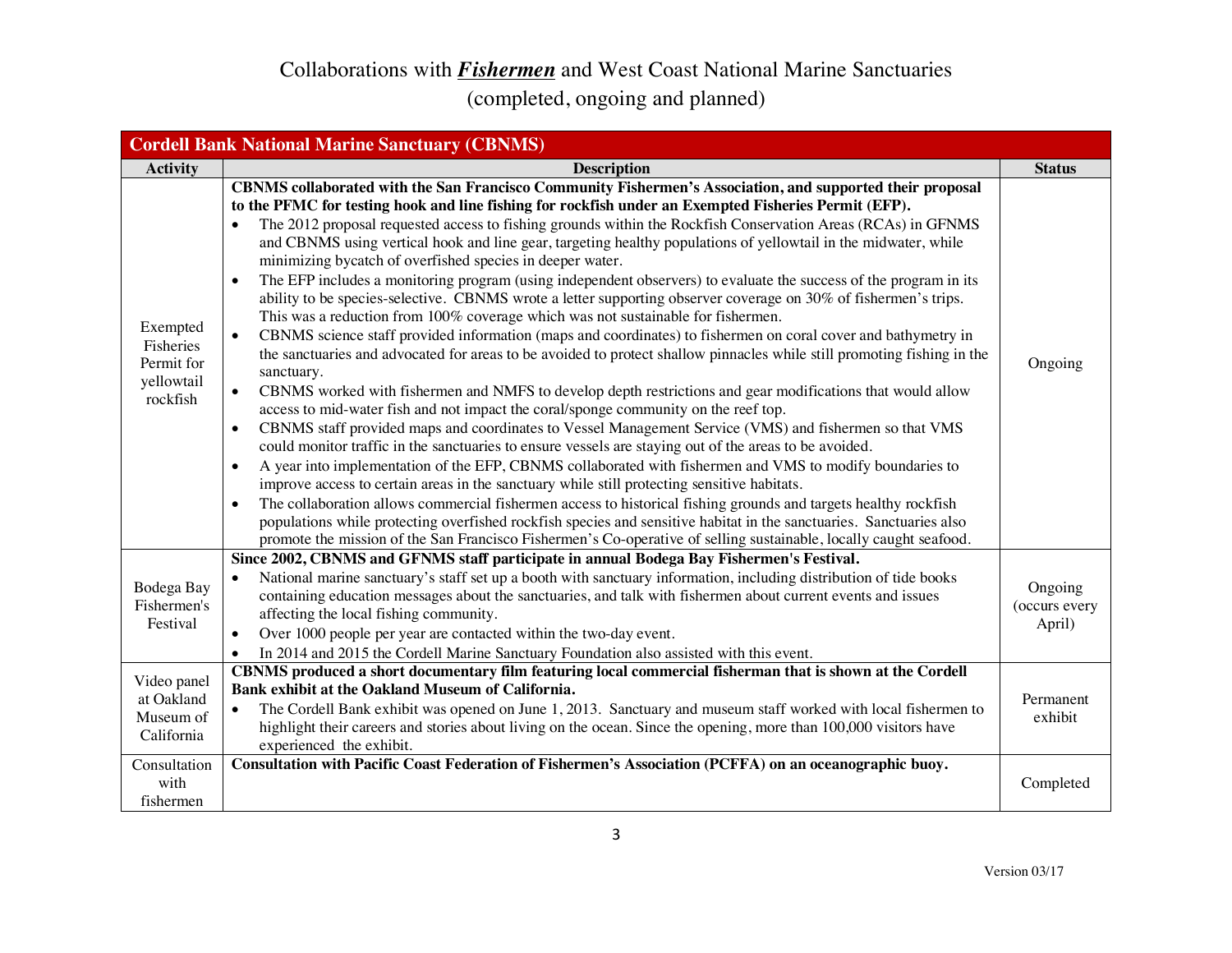|                                                     | Prior to placing an oceanographic buoy offshore in 2007, CBNMS consulted with salmon and crab fishermen from<br>$\bullet$<br>different ports to ensure that buoy placement did not interfere with fishing activities. Also consulted with fishermen                                                                                                                                                                                                                                                                                                                                                                                                                                                                                                                                                                                                                                                                                                                                                                                                                                                                                                                                                                                                                                                                                                                                                         |               |
|-----------------------------------------------------|-------------------------------------------------------------------------------------------------------------------------------------------------------------------------------------------------------------------------------------------------------------------------------------------------------------------------------------------------------------------------------------------------------------------------------------------------------------------------------------------------------------------------------------------------------------------------------------------------------------------------------------------------------------------------------------------------------------------------------------------------------------------------------------------------------------------------------------------------------------------------------------------------------------------------------------------------------------------------------------------------------------------------------------------------------------------------------------------------------------------------------------------------------------------------------------------------------------------------------------------------------------------------------------------------------------------------------------------------------------------------------------------------------------|---------------|
|                                                     | prior to deploying 2 moorings to measure oxygen at depth on Cordell Bank.                                                                                                                                                                                                                                                                                                                                                                                                                                                                                                                                                                                                                                                                                                                                                                                                                                                                                                                                                                                                                                                                                                                                                                                                                                                                                                                                   |               |
|                                                     | <b>Cordell Bank National Marine Sanctuary (CBNMS) - continued</b>                                                                                                                                                                                                                                                                                                                                                                                                                                                                                                                                                                                                                                                                                                                                                                                                                                                                                                                                                                                                                                                                                                                                                                                                                                                                                                                                           |               |
| <b>Activity</b>                                     | <b>Description</b>                                                                                                                                                                                                                                                                                                                                                                                                                                                                                                                                                                                                                                                                                                                                                                                                                                                                                                                                                                                                                                                                                                                                                                                                                                                                                                                                                                                          | <b>Status</b> |
| Recreational<br>anglers<br>survey in<br><b>RCAs</b> | CBNMS partnered with CA Sea Grant, NMFS, and CDFW to sample within the recreational RCAs in CBNMS,<br>GFNMS, and MBNMS in locations that had been closed to all bottom fishing for 10 years.<br>Since 2002, fishing for rockfish using bottom contact gear in the RCAs has been prohibited to reduce bycatch of<br>overfished stocks such as yelloweye, canary, cowcod, and dark-blotched rockfish.<br>Research objectives for the two-year study were to evaluate the impacts of the RCA by 1) comparing for two<br>sampling periods (before and after RCA implementation) the catch rates, species composition, and size of fish caught<br>in recreational RCAs; and 2) sample females to better understand reproduction in rockfish.<br>CBNMS co-authored the proposal for the research, which was funded by the Collaborative Fisheries Research West,<br>$\bullet$<br>the Ocean Protection Council, and CA Sea Grant.<br>CBNMS collaborated with charter boat captains from Half Moon Bay, San Francisco Bay and Bodega Bay, and<br>$\bullet$<br>volunteer anglers to sample rockfish using hook-and-line fishing gear to re-sample sites fished in 1987 to 1998.<br>Sampling data have been analyzed and the final report is available (Marks et al., Changes in size and abundance of<br>$\bullet$<br>fishes in Central California after a decade of fishing closures. CalCOFI Rep., Vol. 56, 2015). | Completed     |
| Lost fishing<br>gear/marine<br>debris<br>recovery   | In 2008, CBNMS staff removed derelict fishing gear from Cordell Bank using a Remotely Operated Vehicle<br>(ROV).<br>The project began in 2002, when derelict fishing gear was observed on 90% of the research transects conducted<br>across the rocky habitats on Cordell Bank. Abandoned long lines, gill nets, crab traps and trawl gear were entangled<br>on the Bank with some extending into the water column.<br>In 2006 CBNMS staff dedicated a research cruise to test methods of removing derelict fishing gear from the seafloor<br>$\bullet$<br>using the sanctuaries' ROV.<br>Methods developed by CBNMS were later applied to other locations on the California coast with the help of<br>$\bullet$<br>CBNMS staff and commercial fisherman.                                                                                                                                                                                                                                                                                                                                                                                                                                                                                                                                                                                                                                                   | Completed     |
| Crab Pot<br>Removal                                 | Cordell Bank Staff as liaison between NOAA Marine Debris Program and fishermen<br>In 2015, CBNMS staff worked with fishermen in Bodega Bay to coordinate a program for removing crab pots that<br>were still deployed after crab season ended. Sanctuary staff introduced fishermen to staff working for the SeaDoc<br>Society, which was the non-profit managing the crab pot removal program. In the first year, over 200 old crab pots<br>were removed from the ocean by fishermen. A significant number of whales were entangled in crab gear in 2015.<br>Sanctuary staff provided locations of derelict crab pots that were observed during Applied California Current<br>$\bullet$<br>Ecosystem Studies (ACCESS) offshore surveys, enabling fishermen to target those pots for removal.                                                                                                                                                                                                                                                                                                                                                                                                                                                                                                                                                                                                               | ongoing       |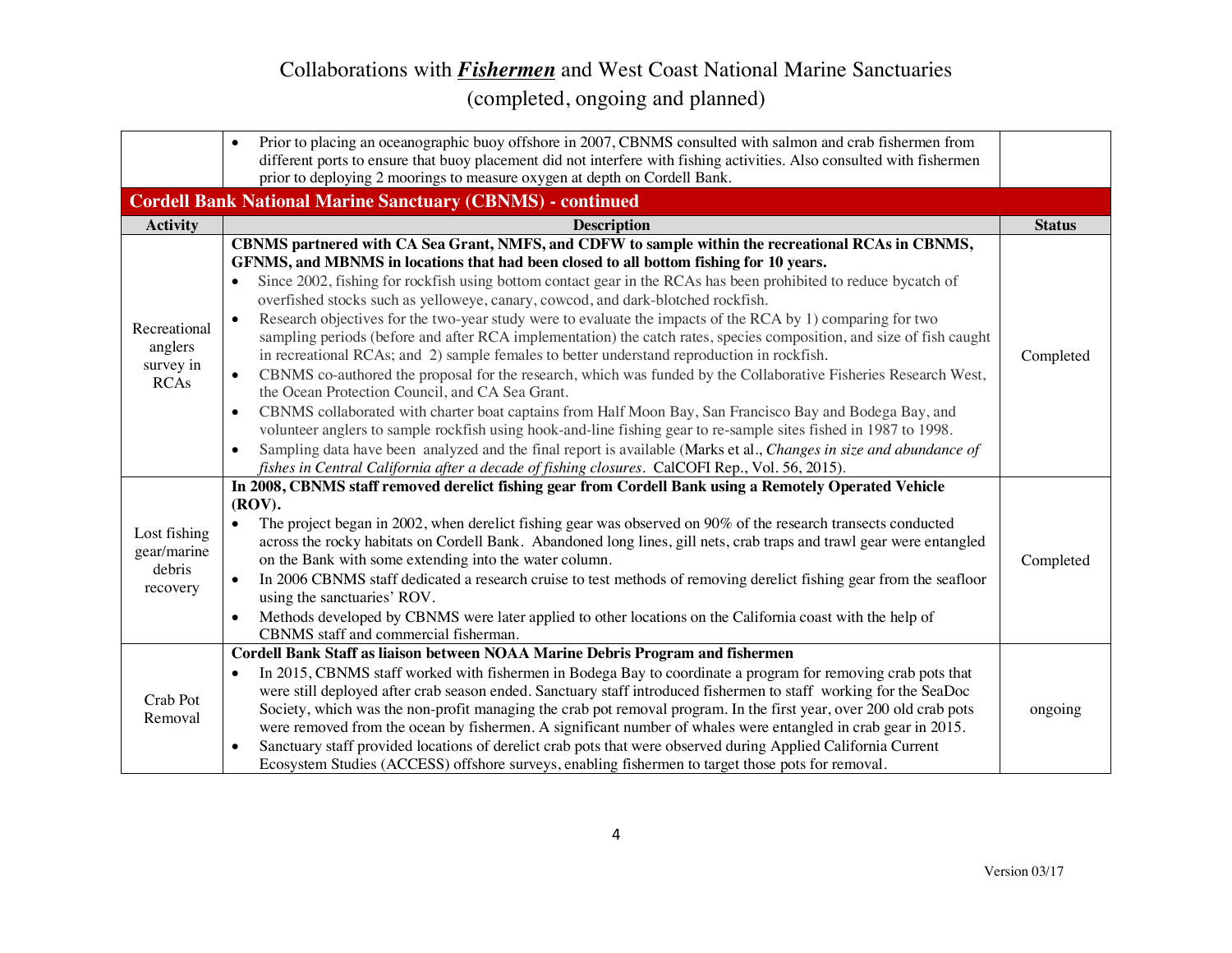| <b>Dissolved</b><br>Oxygen<br>monitoring | CBNMS has deployed mooring seasonally since 2014 to record oceanographic conditions important to fishermen.<br>Instruments on mooring record temperature and dissolved oxygen (DO) within CBNMS.<br>The information is made available via UC California Davis Bodega Marine Laboratory (BML) website.<br>$\bullet$<br>Hypoxic DO levels were detected during two events in the summer of 2014. | Ongoing<br>monitoring<br>efforts from<br>May to Oct. |
|------------------------------------------|------------------------------------------------------------------------------------------------------------------------------------------------------------------------------------------------------------------------------------------------------------------------------------------------------------------------------------------------------------------------------------------------|------------------------------------------------------|
|                                          | <b>Cordell Bank National Marine Sanctuary (CBNMS) - continued</b>                                                                                                                                                                                                                                                                                                                              |                                                      |
| <b>Activity</b>                          | <b>Description</b>                                                                                                                                                                                                                                                                                                                                                                             | <b>Status</b>                                        |
|                                          | Sanctuary Partners with UC Davis Bodega Marine Laboratory to Measure Ocean Acidification                                                                                                                                                                                                                                                                                                       |                                                      |
|                                          | CBNMS and GFNMS have been working closely with Dr. Tessa Hill and her graduate students at the Bodega<br>$\bullet$                                                                                                                                                                                                                                                                             |                                                      |
| Measuring                                | Marine Laboratory to measure ocean acidification in the sanctuaries.                                                                                                                                                                                                                                                                                                                           |                                                      |
| Ocean<br>Acidification                   | Graduate students are collecting water samples during ACCESS cruises and completing analysis for ocean<br>$\bullet$                                                                                                                                                                                                                                                                            |                                                      |
|                                          | acidification at the laboratory.                                                                                                                                                                                                                                                                                                                                                               |                                                      |
|                                          | In addition to samples collected in the field, graduate students are conducting lab work to understand impacts of<br>$\bullet$                                                                                                                                                                                                                                                                 |                                                      |
|                                          | ocean acidification on zooplankton and other selected invertebrates.                                                                                                                                                                                                                                                                                                                           |                                                      |
| Advisory                                 | Fishermen have representation on the CBNMS Advisory Council.                                                                                                                                                                                                                                                                                                                                   |                                                      |
| Council                                  | The CBNMS Advisory Council has had a fisherman representing the commercial and recreational fishing interests                                                                                                                                                                                                                                                                                  | Ongoing                                              |
|                                          | since its creation in 2001.                                                                                                                                                                                                                                                                                                                                                                    |                                                      |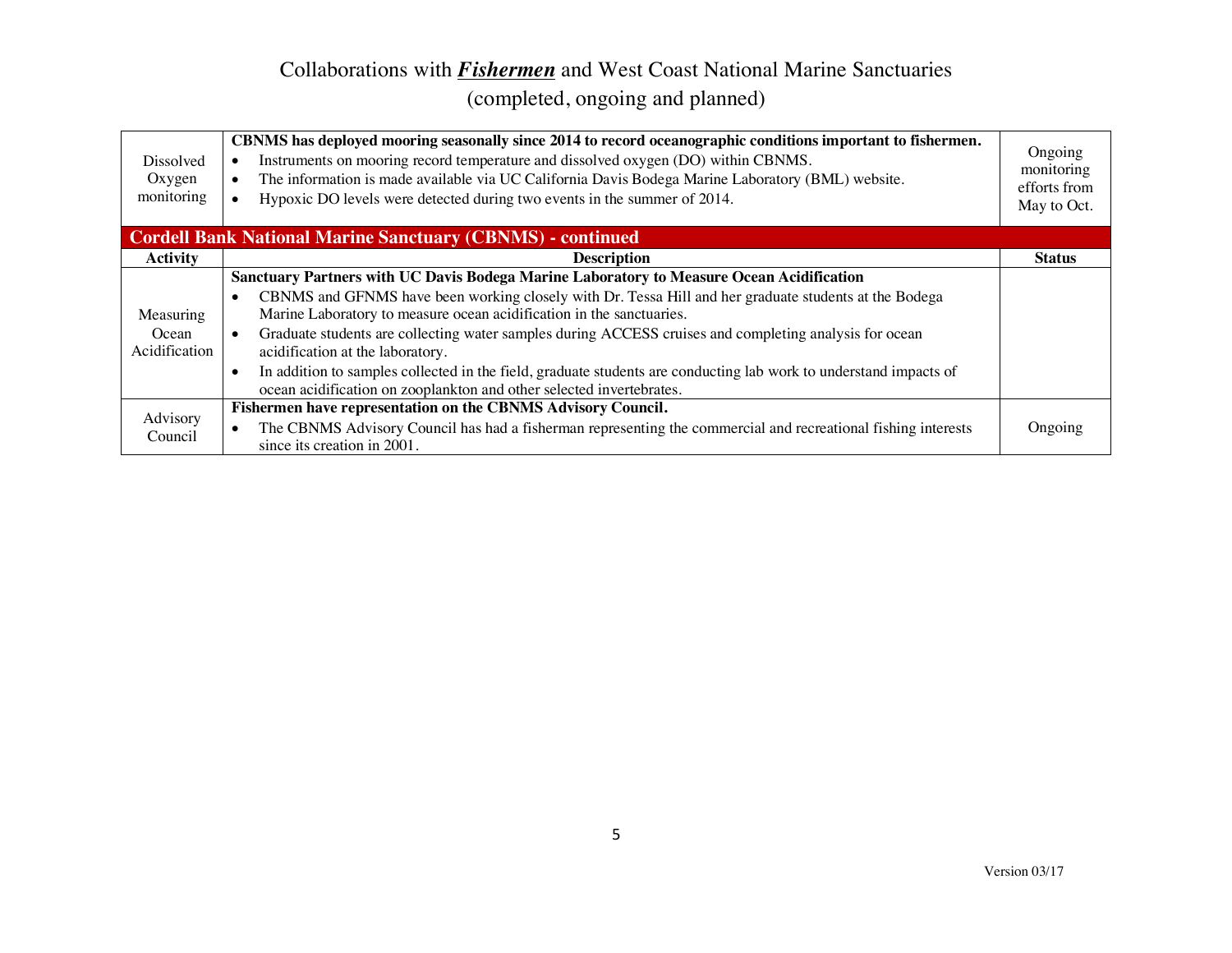|                                                                               | <b>Greater Farallones National Marine Sanctuary (GFNMS)</b>                                                                                                                                                                                                                                                                                                                                                                                                                                                                                                                                                                                                                                                                                                                                                                              |                                                   |
|-------------------------------------------------------------------------------|------------------------------------------------------------------------------------------------------------------------------------------------------------------------------------------------------------------------------------------------------------------------------------------------------------------------------------------------------------------------------------------------------------------------------------------------------------------------------------------------------------------------------------------------------------------------------------------------------------------------------------------------------------------------------------------------------------------------------------------------------------------------------------------------------------------------------------------|---------------------------------------------------|
| <b>Activity</b>                                                               | <b>Description</b>                                                                                                                                                                                                                                                                                                                                                                                                                                                                                                                                                                                                                                                                                                                                                                                                                       | <b>Status</b>                                     |
| Fishermen in<br>the Classroom                                                 | Local fishermen visit classrooms to interpret life at sea, the history of fishing in our local communities, and current<br>fishing activities in the sanctuary.<br>Fishermen present their maritime history and culture to classrooms so that students can learn about the marine<br>environment as well as the human dimensions of marine resource use and its management.<br>GFNMS has employed two fishermen with a stipend of \$150 each for the first class and \$100 for each additional<br>class.<br>In 2016 Fisherman in the Classroom teamed up with local fishermen to deliver programs to 413 students and their<br>$\bullet$<br>teachers in grades 6-12. The teaching team presented fishing gear, video, stories, recipes and activities to highlight the<br>rich maritime fishing culture of the central California coast. | Ongoing since<br>2008                             |
| Fishermen<br>signage<br>program at<br>Pillar Point<br>Harbor                  | GFNMS partners with Pillar Point Harbor to create a series of signs displayed at the harbor.<br>The series of signs includes profiles of the fisheries that originate from the harbor and profiles of the fishermen who<br>$\bullet$<br>catch the fish.<br>A local fisherman was a member of the planning and design team. Fishermen contributed funds towards the<br>$\bullet$<br>fabrication of the signs.<br>Seven signs have been installed on the main promenade at Pillar Point Harbor.                                                                                                                                                                                                                                                                                                                                            | Ongoing; $\sim$ 15<br>year project                |
| 'Fisheries in<br>the Sanctuary'                                               | San Francisco Visitor Center hosts a permanent exhibit featuring local fisheries and fishermen working in GFNMS.<br>Exhibit includes a display on the locally caught species and gear used to catch them as well as a profile of a local                                                                                                                                                                                                                                                                                                                                                                                                                                                                                                                                                                                                 | Permanent<br>exhibit in                           |
| Exhibit                                                                       | fisherman.                                                                                                                                                                                                                                                                                                                                                                                                                                                                                                                                                                                                                                                                                                                                                                                                                               | place                                             |
| Pacific Coast<br>Federation of<br>Fishermen's<br>(PCFFA)<br>board<br>meetings | Starting in 1998 GFNMS Superintendent attends periodic Pacific Coast Federation of Fishermen's Associations<br>(PCFFA) Board meetings to provide briefings on current GFNMS activities<br>Attending these board meetings on PCFFA's schedule has created a positive dialogue with, and built credibility and<br>trust for GFNMS staff among local fishermen. Activities presented to PCFFA include marine debris removal, etc.                                                                                                                                                                                                                                                                                                                                                                                                           | Ongoing;<br>attendance is<br>subject<br>dependent |
| Awards                                                                        | <b>Lifetime Achievement Award</b><br>Zeke Grader, Executive Director of the Pacific Coast Federation of Fishermen's Association and Institute for Fisheries<br>Resources received the GFNMS 2015 Lifetime Achievement Award for his lifetime of work to protect water quality,<br>promote sustainable fishing practices, and protect fish habitat.                                                                                                                                                                                                                                                                                                                                                                                                                                                                                       | Completed                                         |
| Bodega Bay<br>Fishermen's<br>Festival                                         | Since 2002, CBNMS and GFNMS education staff participate in annual Bodega Bay Fishermen's festival.<br>National marine sanctuary's staff set up a booth with sanctuary information, including distribution of tide books<br>$\bullet$<br>containing education messages about the sanctuaries and talk with fishermen about current events and issues affecting<br>the local fishing community.<br>Over 1000 people per year are contacted within the two-day event.<br>٠                                                                                                                                                                                                                                                                                                                                                                  | Ongoing<br>(occurs every<br>April)                |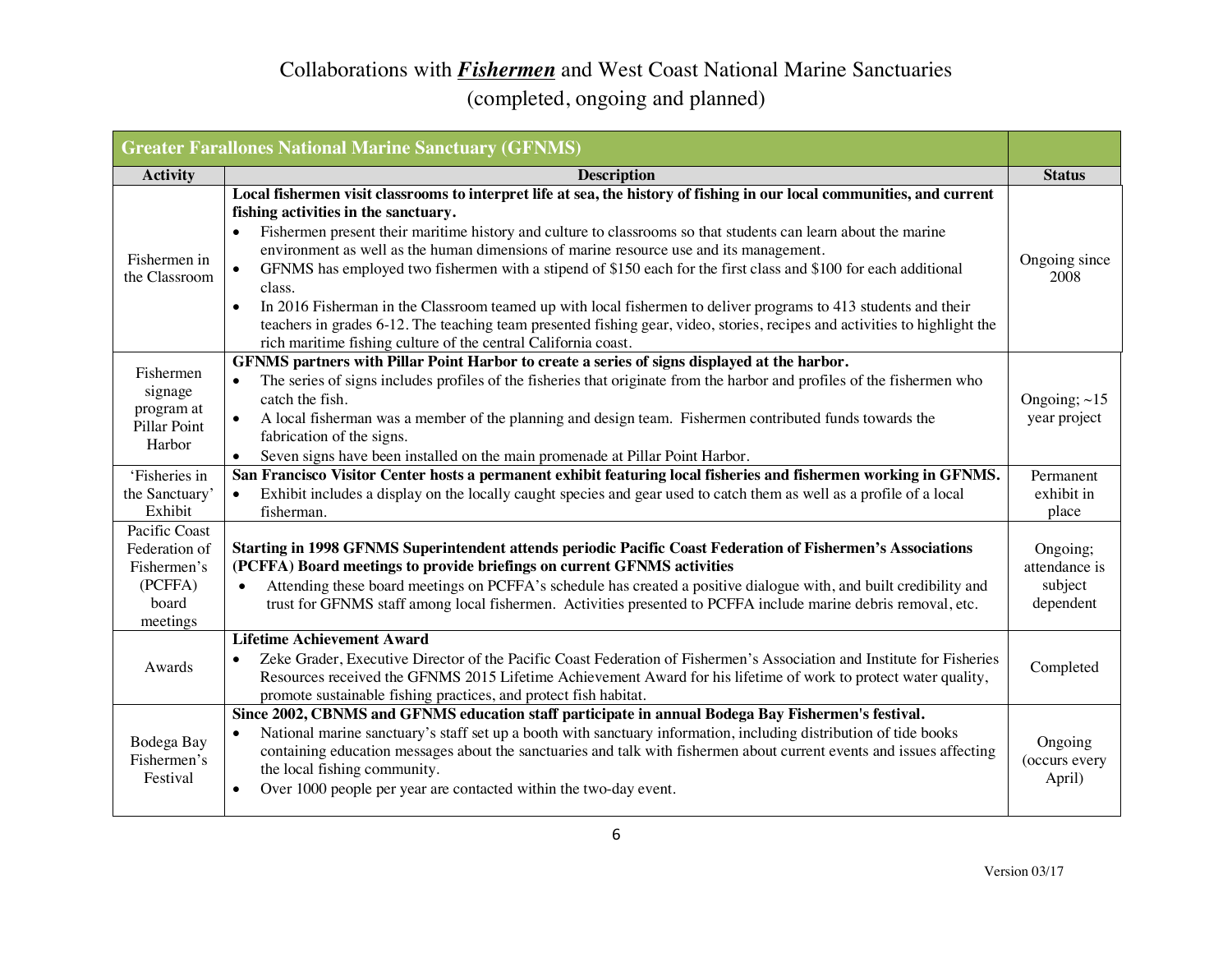| <b>Greater Farallones National Marine Sanctuary (GFNMS) - continued</b> |                                                                                                                                                                                                                                                                                                                                                                                                                                                                                                                                                                                                                                                                                                                                                                                                                                                                                                                                                                                                                                                                                                                                                                                                                                                                                                                                                                                                                                                                                                |                                                                                                                    |
|-------------------------------------------------------------------------|------------------------------------------------------------------------------------------------------------------------------------------------------------------------------------------------------------------------------------------------------------------------------------------------------------------------------------------------------------------------------------------------------------------------------------------------------------------------------------------------------------------------------------------------------------------------------------------------------------------------------------------------------------------------------------------------------------------------------------------------------------------------------------------------------------------------------------------------------------------------------------------------------------------------------------------------------------------------------------------------------------------------------------------------------------------------------------------------------------------------------------------------------------------------------------------------------------------------------------------------------------------------------------------------------------------------------------------------------------------------------------------------------------------------------------------------------------------------------------------------|--------------------------------------------------------------------------------------------------------------------|
| <b>Activity</b>                                                         | <b>Description</b>                                                                                                                                                                                                                                                                                                                                                                                                                                                                                                                                                                                                                                                                                                                                                                                                                                                                                                                                                                                                                                                                                                                                                                                                                                                                                                                                                                                                                                                                             | <b>Status</b>                                                                                                      |
| Meet the<br>Fishermen<br>program                                        | GFNMS led a kayak excursion around Pillar Point Harbor to visit fishing boats.<br>In 2007 GFNMS staff and members of the public paddled from fishing boat to fishing boat to meet their local<br>$\bullet$<br>fishermen as part of the sanctuary's annual lecture series and field adventure program.<br>Thirty members of the public participated in the program.<br>$\bullet$<br>Funding allowed, GFNMS would like to resume this program as part of the Half Moon Bay Visitor Center program<br>offerings.                                                                                                                                                                                                                                                                                                                                                                                                                                                                                                                                                                                                                                                                                                                                                                                                                                                                                                                                                                                  | Completed                                                                                                          |
| Maritime<br>Heritage<br>lecture series:<br>Local Seafood<br>lecture     | GFNMS presented a lecture series on three eras of fishing and fisheries in the GFNMS region reaching audiences of<br>over 100 attendees.<br>In 2008 GFNMS staff developed a lecture series using stories shared by fishermen from Half Moon Bay.                                                                                                                                                                                                                                                                                                                                                                                                                                                                                                                                                                                                                                                                                                                                                                                                                                                                                                                                                                                                                                                                                                                                                                                                                                               | Completed in<br>2010                                                                                               |
| Maritime<br>Heritage<br>Abalone<br>Soirée                               | GFNMS presented an Abalone Soirée with a Maritime Historian, Abalone 'Farmers', Artists, Scientists and Chefs<br>reaching an audience of over 150 attendees.<br>In 2013 GFNMS staff developed the Abalone Soirée, which included Abalone 'Farmers' from Pillar Point Harbor,<br>$\bullet$<br>local maritime historians, chefs, artists and scientists.                                                                                                                                                                                                                                                                                                                                                                                                                                                                                                                                                                                                                                                                                                                                                                                                                                                                                                                                                                                                                                                                                                                                         | Completed<br>2013                                                                                                  |
| Improving<br>coordination                                               | Fishermen request GFNMS office and Visitor Center to be located at Pillar Point Harbor to increase access of<br>fishermen to GFNMS staff.<br>GFNMS staff evaluated relocation of the Half Moon Bay office to Pillar Point Harbor to, among many benefits,<br>$\bullet$<br>improve interaction with the fishing community.<br>The fishing community sought to work with GFNMS to design programs for the Visitor Center including a lecture<br>$\bullet$<br>series on the history of the local fishing community, what's local and sustainable, and how to prepare local and<br>sustainably caught fish.<br>GFNMS facilitated a working group to develop recommendations for a Half Moon Bay Visitor Center. The working<br>group, of which commercial fishermen were members, recommended 'coastal sustainability and communities' as one<br>of the themes for the Half Moon Bay Visitor Center. Fishing is an integral part of that theme. Staff presented the<br>Pillar Point Office and Visitor Center concept to the Pillar Point Harbor Commission on November 4, 2009 and the<br>concept was well received.<br>The Commercial Fisheries representative on the advisory council introduced a resolution, which was unanimously<br>٠<br>supported, to include fisheries in maritime heritage exhibits and education programs of the proposed Visitor Center.<br>No action has been taken due to a lack of funds within ONMS budget, and GFNMS has had to close its Halfmoon Bay<br>Office. | <b>WG</b><br>completed;<br>coordination is<br>ongoing; new<br>exhibits will<br>be developed<br>as budget<br>allows |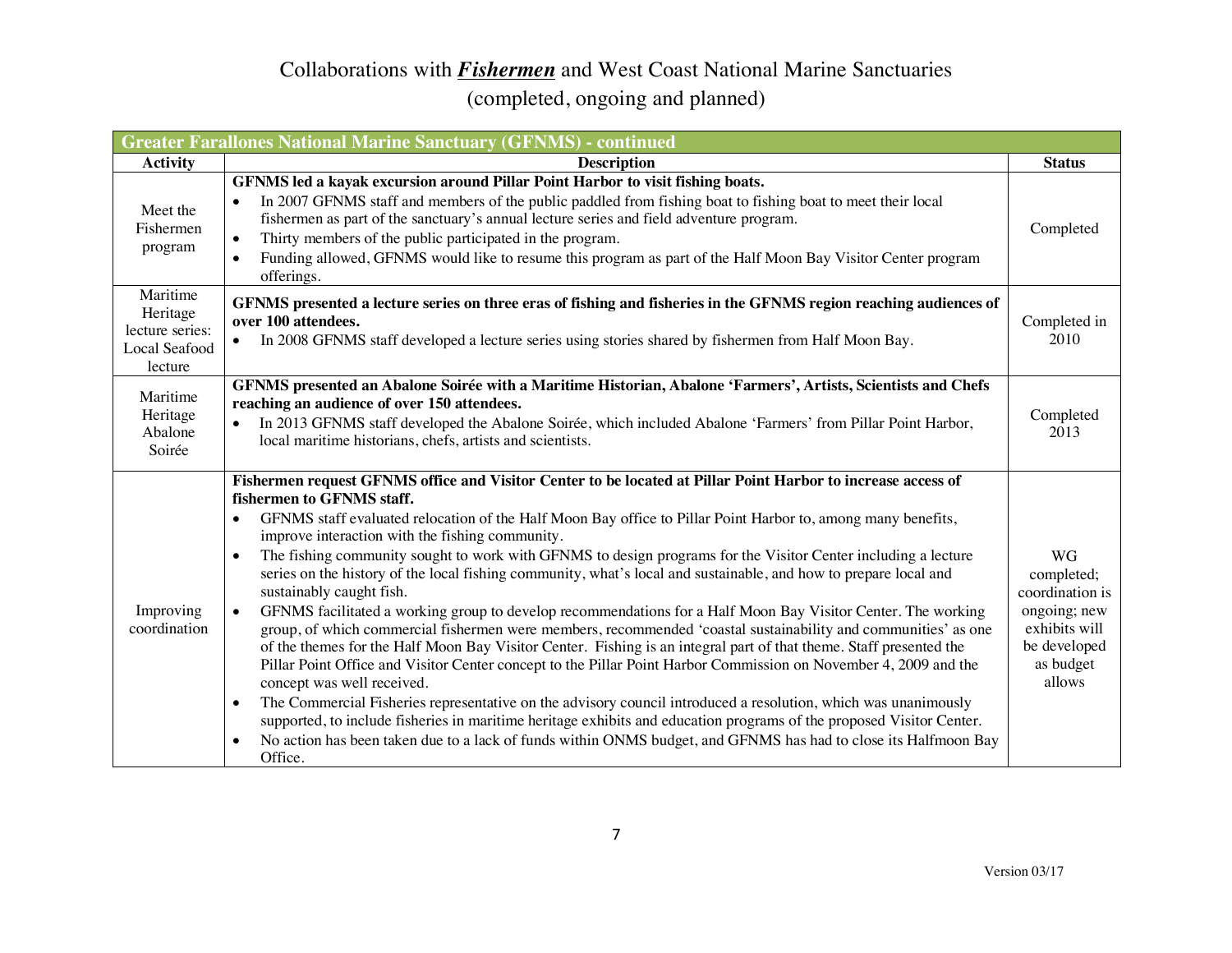| <b>Greater Farallones National Marine Sanctuary (GFNMS) – continued</b> |                                                                                                                                                                                                                                                                                                                                                                                                                                                                                                                                                                                 |                                 |
|-------------------------------------------------------------------------|---------------------------------------------------------------------------------------------------------------------------------------------------------------------------------------------------------------------------------------------------------------------------------------------------------------------------------------------------------------------------------------------------------------------------------------------------------------------------------------------------------------------------------------------------------------------------------|---------------------------------|
| <b>Activity</b>                                                         | <b>Description</b>                                                                                                                                                                                                                                                                                                                                                                                                                                                                                                                                                              | <b>Status</b>                   |
| San Francisco                                                           | In 2005, staff hosted a booth at the annual Fishermen's Swap Meet, a Bay Area gear exchange for commercial                                                                                                                                                                                                                                                                                                                                                                                                                                                                      |                                 |
| Fishermen's                                                             | fishermen.                                                                                                                                                                                                                                                                                                                                                                                                                                                                                                                                                                      | Completed                       |
| swap meet                                                               | An effective event to meet and speak with fishermen regarding national marine sanctuaries.                                                                                                                                                                                                                                                                                                                                                                                                                                                                                      |                                 |
| Reducing<br>Marine Debris                                               | Support and Partnership with SeaDoc Society on Crab Pot removal<br>This project aims to collaboratively work with Dungeness crab fishermen in California to recover lost and abandoned<br>$\bullet$<br>crab pots specifically in the sanctuary.<br>GFNMS requested that SeaDoc attend a GFNMS Advisory Council meeting to discuss how commercial fishermen can<br>lead lost gear recovery work on the water. GFNMS assisted SeaDoc Society with connecting with local fishermen and<br>fisheries enforcement officers to ensure a coordinated roll-out of this project in 2015. | $2015 -$ through<br>August 2016 |
| Advisory<br>Council                                                     | Fishermen have representation on the GFNMS Advisory Council.<br>During the creation of the Gulf of the Farallones Advisory Council in 2002, a seat for maritime activities/commercial<br>was created to represent commercial fishing interests.                                                                                                                                                                                                                                                                                                                                 | Ongoing                         |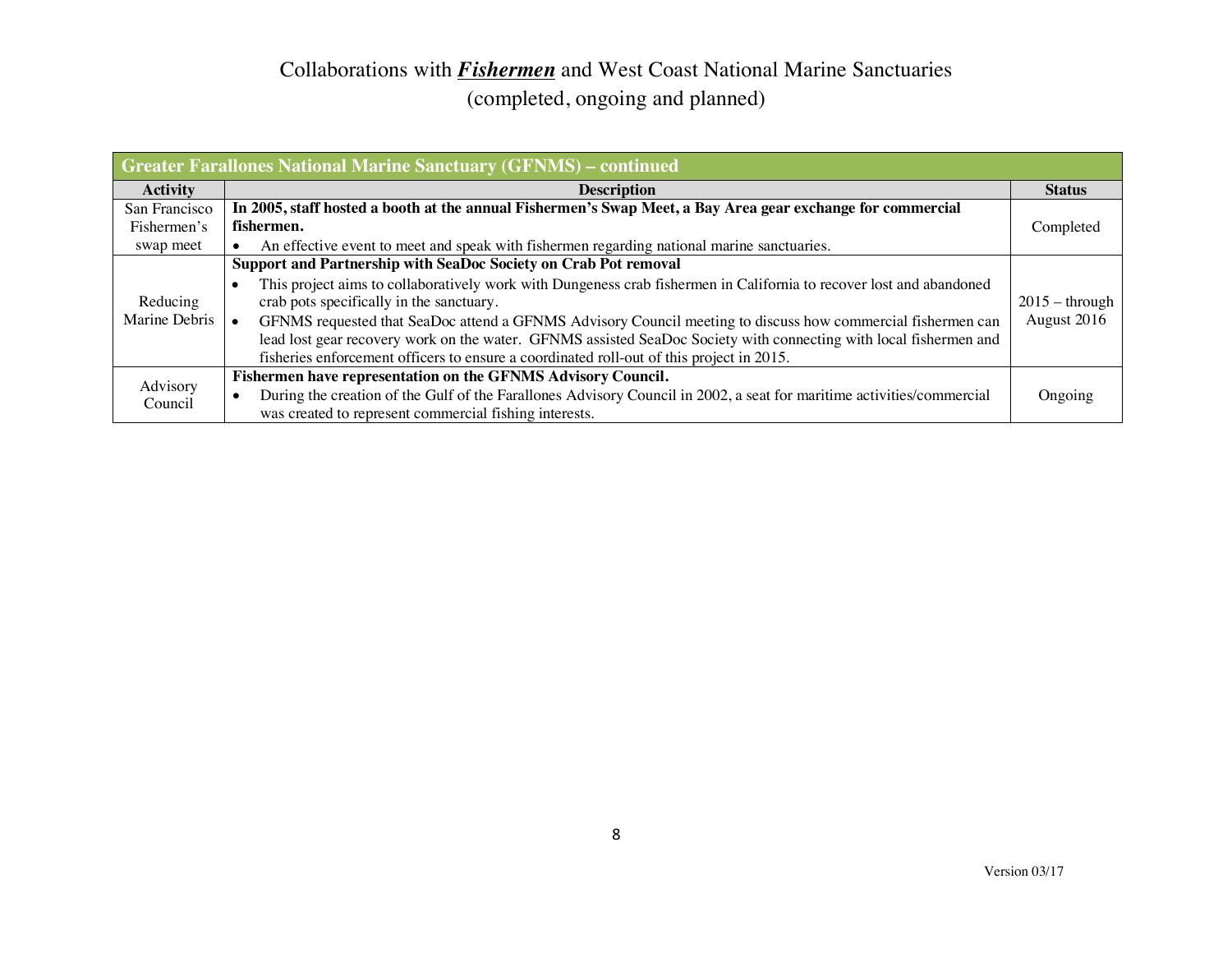|                                                                  | <b>Monterey Bay National Marine Sanctuary (MBNMS)</b>                                                                                                                                                                                                                                                                                                                                                                                                                                                                                                                                                                                                                                                                                                                                                                                                                                                                                                                                                                                                                                                                                                                                                                                                                                                                                                                                                        |                                                                  |
|------------------------------------------------------------------|--------------------------------------------------------------------------------------------------------------------------------------------------------------------------------------------------------------------------------------------------------------------------------------------------------------------------------------------------------------------------------------------------------------------------------------------------------------------------------------------------------------------------------------------------------------------------------------------------------------------------------------------------------------------------------------------------------------------------------------------------------------------------------------------------------------------------------------------------------------------------------------------------------------------------------------------------------------------------------------------------------------------------------------------------------------------------------------------------------------------------------------------------------------------------------------------------------------------------------------------------------------------------------------------------------------------------------------------------------------------------------------------------------------|------------------------------------------------------------------|
| <b>Activity</b>                                                  | <b>Description</b>                                                                                                                                                                                                                                                                                                                                                                                                                                                                                                                                                                                                                                                                                                                                                                                                                                                                                                                                                                                                                                                                                                                                                                                                                                                                                                                                                                                           | <b>Status</b>                                                    |
| Collaborative<br>EFH proposal<br>with fishermen &<br><b>NGOs</b> | MBNMS submits a collaborative proposal to PFMC with trawl fishermen and conservation NGOs to modify<br>groundfish EFH.<br>In 2012 MBNMS led creation of the collaborative proposal, which requests additional protections to sensitive<br>habitat, and re-opens fishing in historically trawled fishing grounds in EFH Conservation Areas within the<br>sanctuary.<br>MBNMS brought all interests to the table and provided technical services by sharing newly acquired habitat data,<br>analyses, maps with multiple data layers and negotiation skills that were essential for finding common agreement<br>and support for the proposal.<br>As part of the project, voluntary management closures, where bottom trawling would be prohibited, were proposed<br>$\bullet$<br>by the fishermen as a pilot program. These voluntary measures would be evaluated and monitored by MBNMS in<br>collaboration with the fishermen.<br>Due to the productive and trusted working relationship created during the proposal development, modifications to<br>$\bullet$<br>Rockfish Closure Areas were developed collaboratively and submitted to the PFMC.<br>MBNMS has received extensive kudos from the PFMC and fishermen for the design of the EFH changes and the<br>$\bullet$<br>collaborative process they employed.<br>For more information see: http://montereybay.noaa.gov/resourcepro/ebmi/welcome.html. | Under review<br>by PFMC and<br>slated for<br>decision in<br>2017 |
| Whale<br>Entanglement<br><b>Working Group</b>                    | MBNMS staff participates on the California working group to provide support on reducing whale entanglement.<br>The California Department of Fish and Wildlife convened a working group in partnership with the California<br>Ocean Protection Council and NMFS to address an increase in large whale entanglements in Dungeness crab<br>fishing gear. Established in September 2015, the working group is comprised of commercial and recreational<br>fishermen, environmental organization representatives, members of the disentanglement network, and state and<br>federal agencies.<br>ONMS has provided staff and the R/V FULMAR to assist in whale disentanglements since 2014. Nearly two<br>$\bullet$<br>dozen disentanglements have been conducted, most involving commercial fishing gear.<br>As part of this effort, ONMS is providing the R/V FULMAR for vessel surveys in 2017 to collect data on areas of<br>$\bullet$<br>overlap between fishery effort and whale densities.<br>For more information see: http://www.opc.ca.gov/whale-entanglement-working-group/                                                                                                                                                                                                                                                                                                                             | Ongoing in<br>2017                                               |
| Fishermen in the<br>Classroom                                    | Local fishermen visited classrooms to interpret life at sea, the history of fishing in our local communities, and<br>current fishing activities in the sanctuary.<br>Fishermen presented their maritime history and culture to classrooms so that students could learn about the marine<br>$\bullet$<br>environment as well as the human dimensions of marine resource use and its management.<br>12 commercial fishermen (paid \$300/school) were recruited and trained to present to in K-12 grade classrooms.<br>$\bullet$<br>From 2008 - 2013, 200 presentations were given reaching over 6,000 students.<br>$\bullet$                                                                                                                                                                                                                                                                                                                                                                                                                                                                                                                                                                                                                                                                                                                                                                                   | Project<br>completed in<br>2013                                  |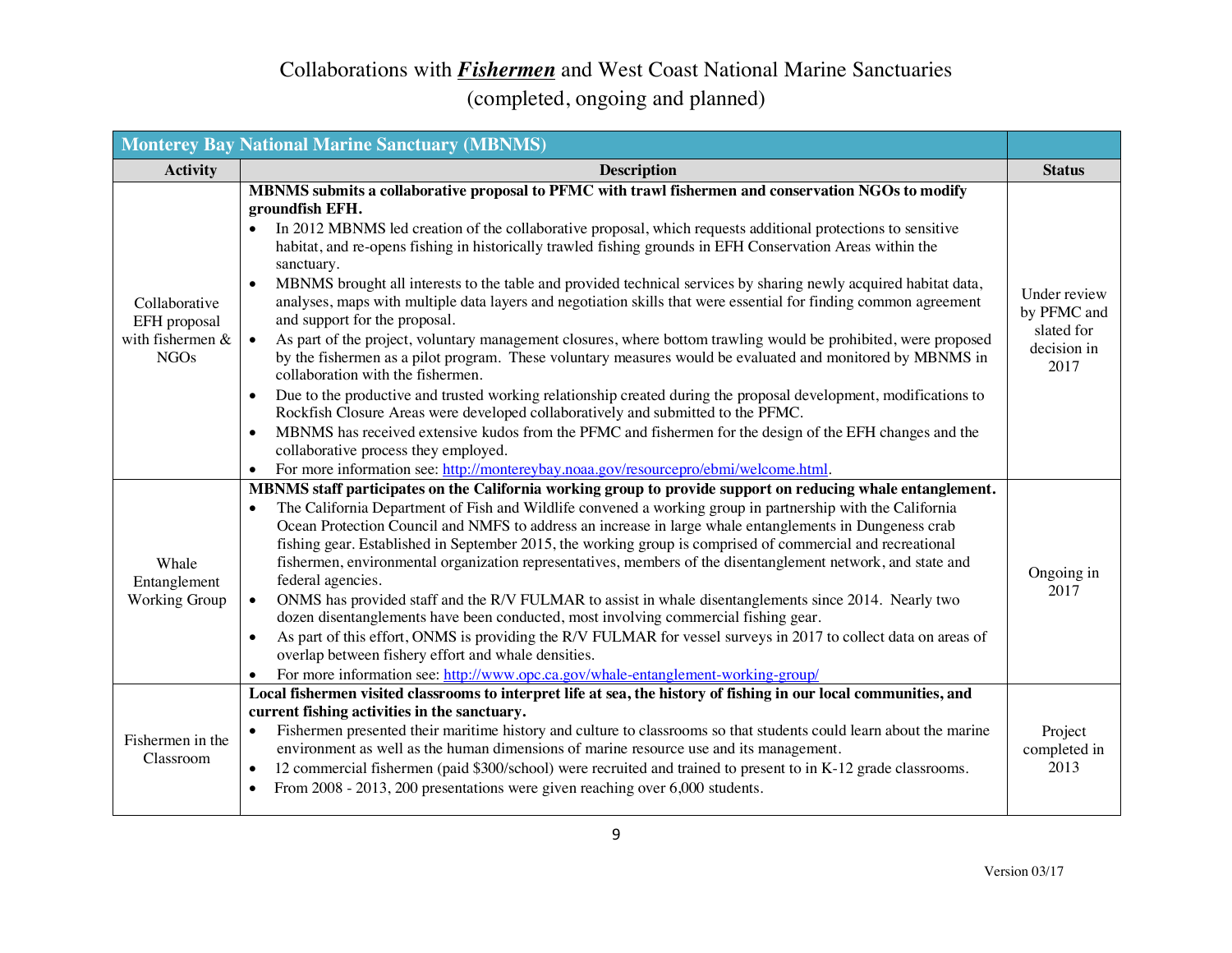#### Collaborations with *Fishermen* and West Coast National Marine Sanctuaries (completed, ongoing and planned)

|                                   | <b>Monterey Bay National Marine Sanctuary (MBNMS)</b>                                                                                                                                                                                                                                                                                                                                                                                                                                                                                                                                                                                                                                                                                                                                                                                                                                                                                                                                                                                                                                                                                                                                                                                         |                                                                      |
|-----------------------------------|-----------------------------------------------------------------------------------------------------------------------------------------------------------------------------------------------------------------------------------------------------------------------------------------------------------------------------------------------------------------------------------------------------------------------------------------------------------------------------------------------------------------------------------------------------------------------------------------------------------------------------------------------------------------------------------------------------------------------------------------------------------------------------------------------------------------------------------------------------------------------------------------------------------------------------------------------------------------------------------------------------------------------------------------------------------------------------------------------------------------------------------------------------------------------------------------------------------------------------------------------|----------------------------------------------------------------------|
| <b>Activity</b>                   | <b>Description</b>                                                                                                                                                                                                                                                                                                                                                                                                                                                                                                                                                                                                                                                                                                                                                                                                                                                                                                                                                                                                                                                                                                                                                                                                                            | <b>Status</b>                                                        |
| ACSF board<br>meetings            | Alliance of Communities for Sustainable Fisheries (ASCF) invites MBNMS to their board meetings.<br>In order to improve communication and coordination among ACSF, MBNMS, and the advisory council, MBNMS<br>$\bullet$<br>leadership attends ACSF board meetings. MBNMS works with ACSF to address fishing concerns, when they arise.                                                                                                                                                                                                                                                                                                                                                                                                                                                                                                                                                                                                                                                                                                                                                                                                                                                                                                          | Started in 2014                                                      |
| Collaborative<br>fishery project  | MBNMS collaborated with fishermen to understand more about impacts from the halibut hook and line fishery.<br>The study provides a preliminary snapshot characterization of the California halibut fishery currently taking place<br>$\bullet$<br>in northern Monterey Bay with hook and line gear, focusing on costs and revenues to participating fishermen,<br>spatial patterns in fishing effort, and incidental catch (i.e. bycatch).<br>The report, 'A profile of the hook and line fishery for California halibut in Monterey Bay, California: learning from<br>$\bullet$<br>fishermen through collaborative research' is at http://montereybay.noaa.gov/research/techreports/trfrey2014.html                                                                                                                                                                                                                                                                                                                                                                                                                                                                                                                                          | Study<br>completed in<br>2011, and<br>report<br>published in<br>2014 |
| Voices of the<br>Bay              | 'Voices of the Bay' brought innovative curriculum on fisheries and fishermen's lives to the classroom.<br>Fishermen provided key information during curriculum development at teacher workshops, on R/V FULMAR<br>$\bullet$<br>cruises, and field trips to local harbors.<br>The curriculum has three modules: Balance in the Bay; From Ocean to Tables; and Capturing the Voices of the<br>$\bullet$<br>Bay.<br>The curriculum was piloted in five area high schools adjacent to the sanctuary and since 2009, was implemented by<br>$\bullet$<br>over 50 teachers in California high schools reaching over 1,700 students.                                                                                                                                                                                                                                                                                                                                                                                                                                                                                                                                                                                                                  | Project<br>completed in<br>2013                                      |
| Community<br>supported<br>Fishery | CA Sea Grant Fellow hosted by MBNMS developed and implemented a community supported fishery (CSF) for<br>the Monterey Bay area.<br>The CSF, created in 2012 and named Local Catch Monterey Bay (now known as 'Real Good Fish') provides<br>$\bullet$<br>weekly shares of high quality, local seafood directly from local fishermen to regional residents.<br>The web site (http://www.realgoodfish.com) includes seafood recipes, profiles of local fishermen, a member forum<br>$\bullet$<br>and more to connect consumers with high quality local food, healthy ecosystems, and local fishermen.                                                                                                                                                                                                                                                                                                                                                                                                                                                                                                                                                                                                                                            | The CSF is<br>now running as<br>an independent<br>business           |
| Sanctuary<br>Classic              | MBNMS is a strong supporter and an active partner of the annual 'Sanctuary Classic'<br>(www.sanctuaryclassic.org).<br>The Sanctuary Classic is a recreational fishing and photography tournament that began in 2012. Thousands of<br>$\bullet$<br>recreational fishermen participate in this event from across the country, including the central coast of California.<br>MBNMS supports the tournament by encouraging local recreational fishermen to participate and by helping the<br>$\bullet$<br>Sportfishing Conservancy to build local support.<br>Advisory council members, including the Recreational Fishing seats, are helping to get the word out with banners<br>$\bullet$<br>and posters to all the fishing harbors and fishermen in MBNMS.<br>Promotion of the Sanctuary Classic creates a positive awareness of MBNMS within the recreational fishing<br>$\bullet$<br>community that the sanctuary is a place to enjoy fantastic fishing opportunities within healthy waters.<br>Promotion of the Sanctuary Classic event creates positive results for on-the-water business communities through<br>$\bullet$<br>increases in trips aboard sportfishing charter vessels and consumer shopping at local bait-and-tackle shops. | Ongoing                                                              |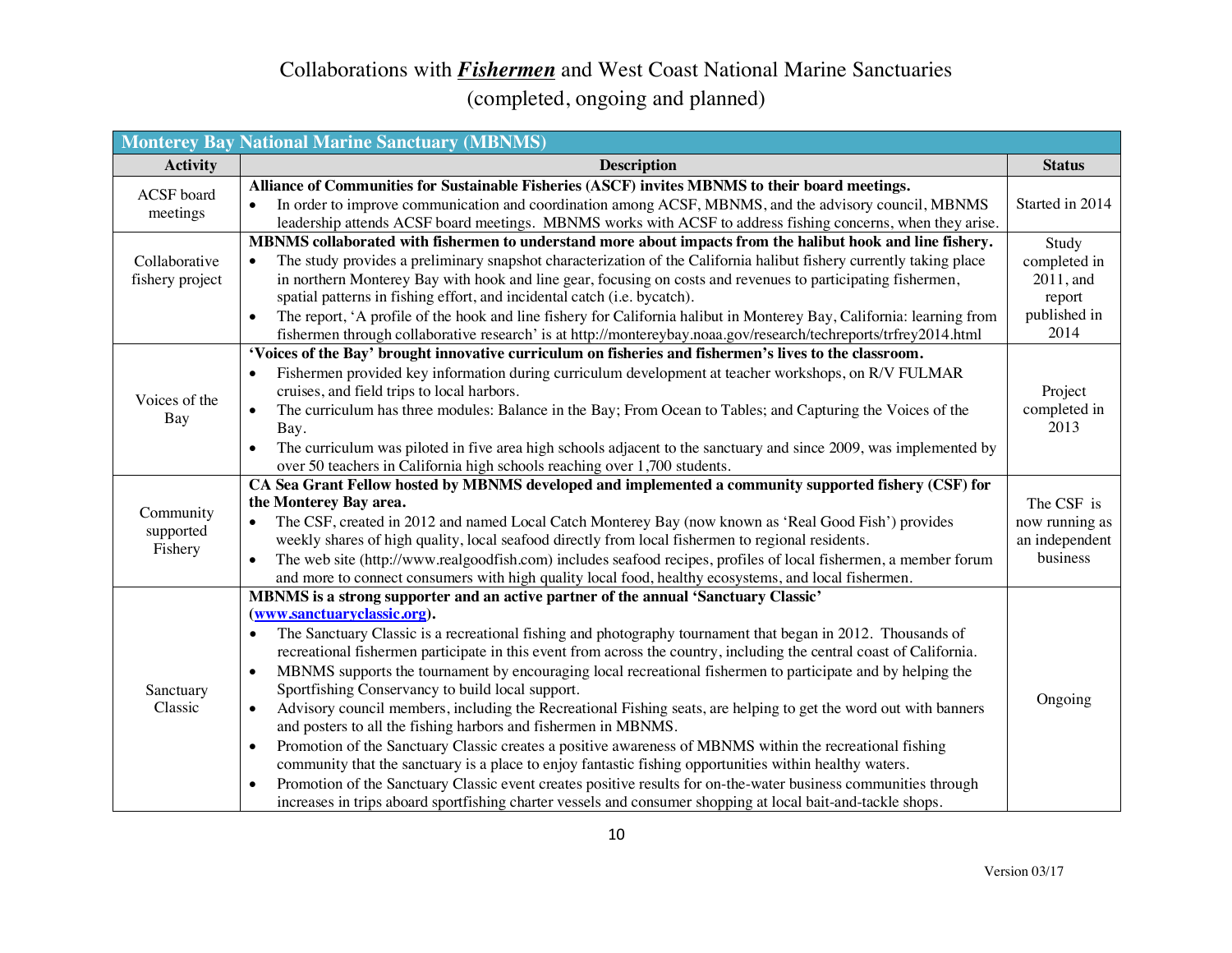| <b>Monterey Bay National Marine Sanctuary (MBNMS) - continued</b> |                                                                                                                                                                                                                                                                                                                                                                                                                                                                                                                                                                                                                                                                                                                                                                                                                                                                                                                                                                                                                                                                                                       |                                 |
|-------------------------------------------------------------------|-------------------------------------------------------------------------------------------------------------------------------------------------------------------------------------------------------------------------------------------------------------------------------------------------------------------------------------------------------------------------------------------------------------------------------------------------------------------------------------------------------------------------------------------------------------------------------------------------------------------------------------------------------------------------------------------------------------------------------------------------------------------------------------------------------------------------------------------------------------------------------------------------------------------------------------------------------------------------------------------------------------------------------------------------------------------------------------------------------|---------------------------------|
| <b>Activity</b>                                                   | <b>Description</b>                                                                                                                                                                                                                                                                                                                                                                                                                                                                                                                                                                                                                                                                                                                                                                                                                                                                                                                                                                                                                                                                                    | <b>Status</b>                   |
| Groundfish<br>habitat recovery                                    | MBNMS collaborated with The Nature Conservancy to investigate trawling impacts to soft bottom habitats.<br>MBNMS staff participated with TNC's study off of Morro Bay, by developing outreach materials, reviewing the<br>research plan, and providing ship time on the R/V FULMAR.<br>The 2009-2012 research studied the impacts of modified groundfish trawling practices on soft sea-floor habitat<br>$\bullet$<br>using fishing vessels and the time it takes for seafloor habitats to recover from trawling using the R/V FULMAR.<br>The completed report can be found at: http://montereybay.noaa.gov/research/techreports/trlindholm2013.html<br>$\bullet$                                                                                                                                                                                                                                                                                                                                                                                                                                     | Project<br>completed in<br>2012 |
| Collaborative<br>research to<br>remove fishing<br>gear            | MBNMS conducted the 'Lost Fishing Gear Removal' project to remove marine hazards that entangle marine<br>life.<br>The $2009 - 2011$ project aimed to 1) reduce benthic and pelagic hazards to marine organisms posed by lost gear,<br>$\bullet$<br>and 2) provide outreach tools to assist in the location of lost gear via reports from divers, researchers, and<br>fishermen.<br>Partners included UC Davis' SeaDoc Society, CDFW, MARE, CSU Monterey Bay, and CBNMS.<br>$\bullet$<br>Based on information from NMFS and fishermen, gear was removed using a remotely operated vehicle (ROV)<br>$\bullet$<br>from several high priority sites, such as at Portuguese Ledge State Marine Conservation Area.<br>MBNMS chartered a local fishing vessel F/V DONNA KATHLEEN in 2009 – 2010 to conduct operations.<br>$\bullet$<br>Local fishermen heard about the removal efforts through local media, and contacted the F/V DONNA KATHLEEN<br>$\bullet$<br>to request assistance in finding recently lost fish traps.<br>Approximately 1,000 lbs. of lost fishing gear was removed from the sanctuary. | Project<br>completed in<br>2011 |
| Promotion of<br>Sicilian fishing<br>heritage                      | The film 'Il Mar di Joe/Sea of Joe' celebrates Italian fishermen in Monterey.<br>In 2009, MBNMS provided logistical support, including vessel time, interviews and footage for an Italian film<br>director to create the film, 'Il Mar di Joe/Sea of Joe,' about the emigration of Italian fishermen to Monterey, CA.<br>The film was funded and produced by Italian cultural organizations and agencies.<br>$\bullet$<br>In 2009, MBNMS hosted the premiere screening of the film for 400 people of the fishing and similar communities<br>$\bullet$<br>in Monterey.<br>This film won the 2010 BLUE OCEAN Film Festival award for Best Feature Monterey Bay.<br>$\bullet$                                                                                                                                                                                                                                                                                                                                                                                                                            | Film<br>celebrated in<br>2010   |
| Conservation<br>of Krill                                          | MBNMS leadership to conserve krill, a key prey for many species, including fished species, in the ecosystem.<br>MBNMS initiated in 2002, and ONMS West Coast Region completed, a west coast wide process to consider the<br>$\bullet$<br>critical need to develop regulatory actions that prevent harvest of krill.<br>Commercially targeted species from salmon to rockfish depend on healthy krill stocks.<br>$\bullet$<br>At the time, in 2002, no krill fishery existed on the west coast, but krill fisheries had begun in other regions.<br>$\bullet$<br>Discussions with fishermen, scientists, and state and federal fishery managers led to quick agreement a<br>$\bullet$<br>preventative ban on krill harvest on the west coast was essential.<br>The state of California and PFMC took the action to ensure krill would be conserved without harvest to benefit the<br>$\bullet$<br>many fisheries that depend on it.                                                                                                                                                                     | Completed<br>in 2009            |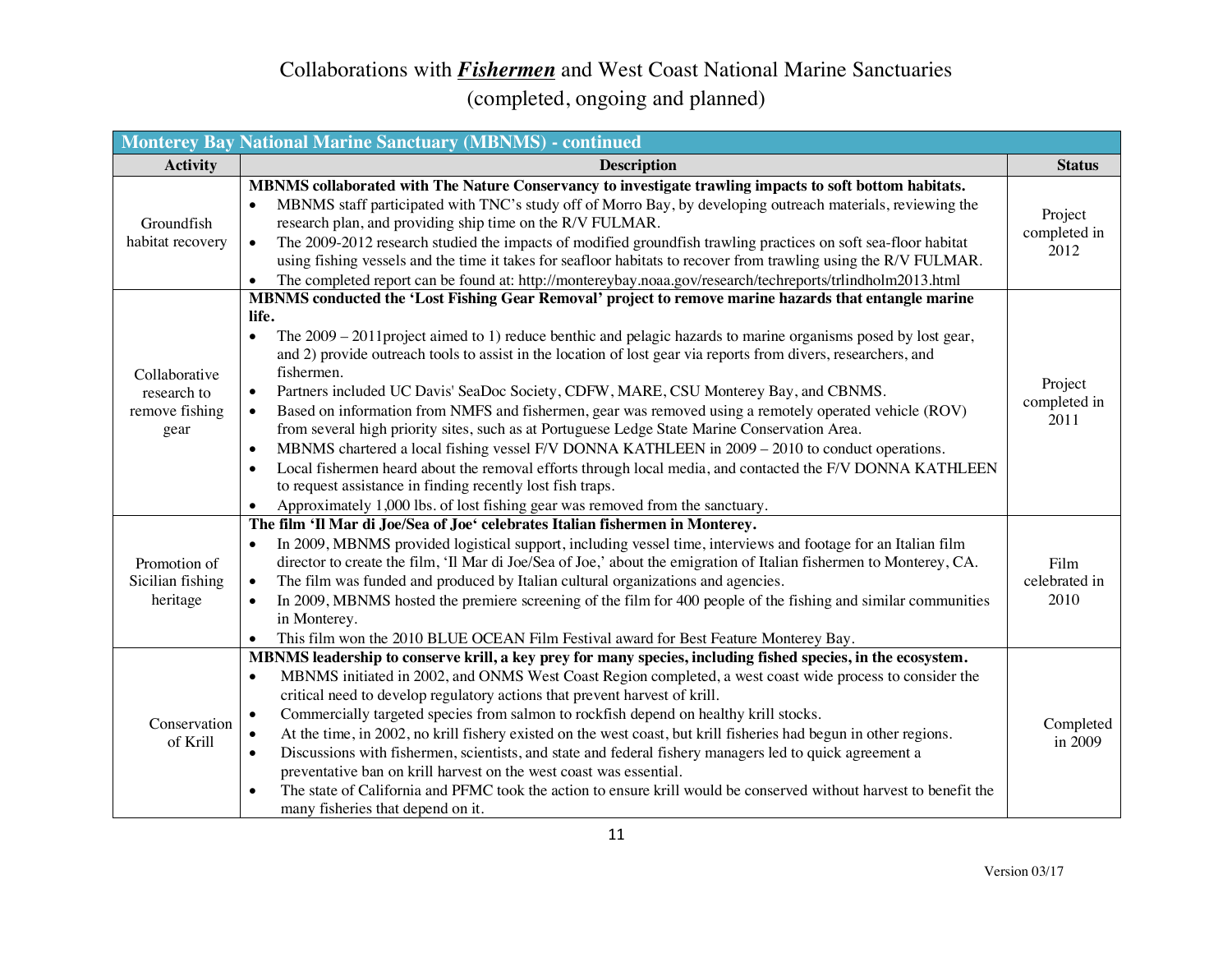| <b>Monterey Bay National Marine Sanctuary (MBNMS) - continued</b> |                                                                                                                                 |                 |
|-------------------------------------------------------------------|---------------------------------------------------------------------------------------------------------------------------------|-----------------|
| <b>Activity</b>                                                   | <b>Description</b>                                                                                                              | <b>Status</b>   |
|                                                                   | MBNMS co-hosts the Fishermen's Festival with Monterey Harbor.                                                                   |                 |
| Fishermen's                                                       | MBNMS helped coordinate and plan with the Monterey Harbor two fishermen's festivals.<br>$\bullet$                               | Conducted in    |
| Festivals                                                         | Festivities included fishing boat tours and open house with local fishermen; fishing and ocean exhibits; fresh<br>$\bullet$     | 2004/05         |
|                                                                   | Monterey Bay seafood with celebrity chefs; special hands-on children's activities (arts and crafts, treasure hunt,              |                 |
|                                                                   | fishing demonstrations); abalone farm tours; and history of fishing tours and activities at the Maritime Museum.                |                 |
|                                                                   | MBNMS sends letters of support for proposals to improve and maintain an economically and ecologically                           |                 |
|                                                                   | sustainable fishing industry.                                                                                                   |                 |
| Supporting local                                                  | MBNMS sent letters of support to the California Ocean Protection Council's Fisheries Challenge, endorsing a<br>$\bullet$        | The proposals   |
| sustainable                                                       | package of proposals submitted by the City of Monterey (Harbors) and ACSF.                                                      | were not        |
| fishing initiatives                                               | The package focused on four proposals: 1) A 'Buy Fresh, Buy Local' seafood campaign; 2) Development of a<br>$\bullet$           | funded          |
|                                                                   | scientifically credible 'local sustainable fishery' certification; 3) A shared community assessment of the current and          |                 |
|                                                                   | historical condition of commercial fishing in the region; and 4) Assistance for funding Exempted Fishing Permits                |                 |
|                                                                   | that collect information on potentially less impactful fishing gear.                                                            |                 |
|                                                                   | MBNMS collaboratively develops and prints a poster on Salmonid life-history                                                     |                 |
|                                                                   | In 2001 MBNMS led this creative outreach effort to raise public and government agencies' awareness of the critical<br>$\bullet$ | Completed; a    |
| Poster on                                                         | need to better preserve and protect salmonid habitat in central California.                                                     | few posters are |
| Salmonid Habitat                                                  | The team developed a classroom curriculum and colorful poster on salmonid habitat and how to protect it.<br>$\bullet$           | still available |
|                                                                   | Partners for this effort included NMFS, local NGOs, the Santa Cruz Resource Conservation District and Monterey<br>$\bullet$     |                 |
|                                                                   | Bay Sanctuary Foundation.                                                                                                       |                 |
|                                                                   | The sanctuary RESEARCH VESSEL FULMAR is christened by local Sicilian matriarch.                                                 |                 |
| <b>R/V FULMAR</b><br>Christening                                  | Mrs. Anita Ferrante served as the matriarch for the R/V FULMAR during the vessel's official christening in 2006.<br>$\bullet$   | Completed       |
|                                                                   | Mrs. Ferrante as a member of one of the most prominent Sicilian fishing families in Monterey participated and<br>$\bullet$      |                 |
|                                                                   | brought her long-standing connections to the fishing community to the christening event.                                        |                 |
| Advisory                                                          | Commercial and recreational fishermen have representation on the MBNMS Advisory Council.                                        |                 |
| Council                                                           | Since its establishment in 1994, the MBNMS Advisory Council has had a commercial fishing seat. In<br>$\bullet$                  | Ongoing         |
|                                                                   | approximately 2001, a separate recreational fishing seat was added to the advisory council.                                     |                 |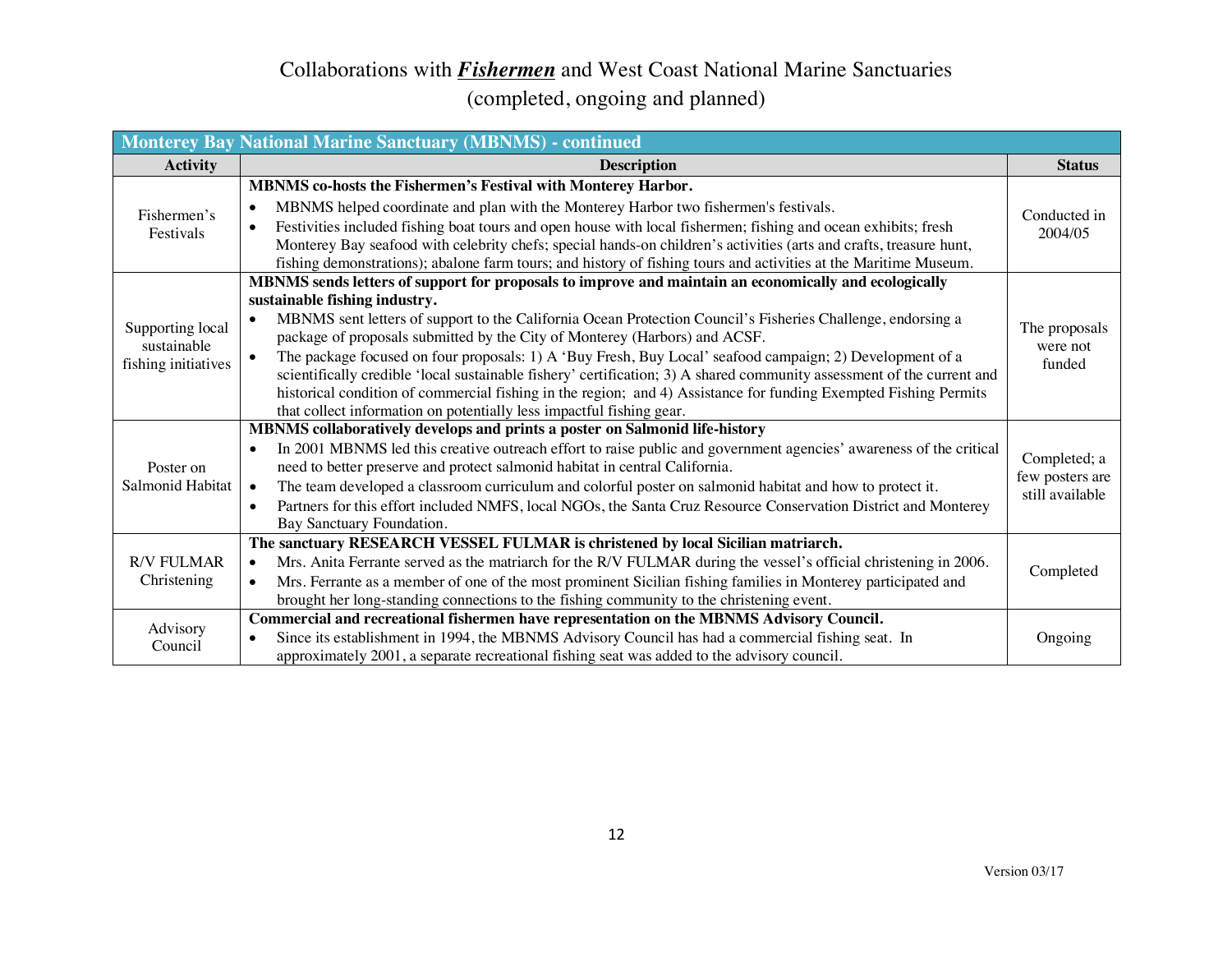| <b>Channel Islands National Marine Sanctuary (CINMS)</b> |                                                                                                                                                                                                                                                                                                                                                                                                                                                                                                                                                                                                                                                                                                                                                                                                                                                                                                                                                                                                                                                                                                                                                                                                                                                                                                            |                                                                                           |  |  |
|----------------------------------------------------------|------------------------------------------------------------------------------------------------------------------------------------------------------------------------------------------------------------------------------------------------------------------------------------------------------------------------------------------------------------------------------------------------------------------------------------------------------------------------------------------------------------------------------------------------------------------------------------------------------------------------------------------------------------------------------------------------------------------------------------------------------------------------------------------------------------------------------------------------------------------------------------------------------------------------------------------------------------------------------------------------------------------------------------------------------------------------------------------------------------------------------------------------------------------------------------------------------------------------------------------------------------------------------------------------------------|-------------------------------------------------------------------------------------------|--|--|
| <b>Activity</b>                                          | <b>Description</b>                                                                                                                                                                                                                                                                                                                                                                                                                                                                                                                                                                                                                                                                                                                                                                                                                                                                                                                                                                                                                                                                                                                                                                                                                                                                                         | <b>Status</b>                                                                             |  |  |
| Sanctuary<br>Classic                                     | CINMS has been a strong supporter and active partner of the 'Sanctuary Classic'(www.sanctuaryclassic.org).<br>The Sanctuary Classic is a recreational fishing and photography tournament that began in 2012. Thousands of<br>$\bullet$<br>recreational fishermen participate in this event from across the country, including the southern coast of California.<br>CINMS has supported the tournament by encouraging local recreational fishermen to participate and by helping the<br>$\bullet$<br>Sportfishing Conservancy to build local support.<br>The CINMS Advisory Council wrote letters of support and provided helpful feedback to improve the tournament.<br>$\bullet$<br>Advisory council feedback also led to a successful 2013 workshop that focused on state-of-the-art gear and procedures<br>$\bullet$<br>for catch-and-release fishing.<br>Outreach on the tournament helped CINMS come out on top in 2012 and 2013 as the sanctuary site that received the<br>highest number of photo entries.<br>These efforts have helped show the local fishing community, the general public, and the media that CINMS is a place<br>that is open to, supportive, and encouraging of fishing within the sanctuary.<br>CINMS expects to participate again if/when the tournament runs again in 2017. | Ongoing;<br>awaiting<br>confirmation<br>of tournament<br>for 2017.                        |  |  |
| Santa Barbara                                            | CINMS staff, volunteers, and advisory council members participate at the Santa Barbara Seafood Festival.                                                                                                                                                                                                                                                                                                                                                                                                                                                                                                                                                                                                                                                                                                                                                                                                                                                                                                                                                                                                                                                                                                                                                                                                   |                                                                                           |  |  |
| Seafood<br>Festival                                      | Each year since 2002, the CINMS 'family' helps local fishermen with this Festival by working alongside local<br>commercial fishermen to help prepare and serve their locally caught lobster, crab and fish.                                                                                                                                                                                                                                                                                                                                                                                                                                                                                                                                                                                                                                                                                                                                                                                                                                                                                                                                                                                                                                                                                                | Ongoing                                                                                   |  |  |
| Weather/<br>Informational<br>Kiosks                      | Touch screen kiosks installed at harbors providing weather data to boaters and fishermen.<br>The first generation of CINMS/ONMS touch screen kiosks are installed at the fuel docks in Santa Barbara and<br>$\bullet$<br>Channel Islands Harbors, and still provide up to date online weather information for boaters and fishermen to check<br>conditions before they head out to the Channel Islands.<br>These kiosks were developed with input and appreciation from the fishing community.<br>$\bullet$<br>The weather kiosks have become part of the ONMS kiosk program, with eight now installed at different locations<br>$\bullet$<br>within Santa Barbara and Ventura counties.<br>Weather kiosks are now also at the Channel Islands Boating Center at Channel Islands Harbor in Oxnard.                                                                                                                                                                                                                                                                                                                                                                                                                                                                                                         | Permanent<br>installation                                                                 |  |  |
| Lobster<br>Fishing                                       | CINMS supports an ecologically and economically sustainable lobster fishery.<br>CINMS represented federal interests on the California Dept. of Fish and Wildlife (CDFW) Lobster Advisory<br>$\bullet$<br>Committee (LAC). CDFW will package the LAC advice and drafted a Fishery Management Plan (FMP) for review<br>and adoption by the California Fish and Game Commission in 2015 - 2016.<br>CINMS participation with the LAC was aligned with fishing interests, demonstrating that CINMS is not anti-fishing<br>$\bullet$<br>and that CINMS supports sound fishery management and science-based decision-making.<br>Through a 2016 grant from the NOAA Marine Debris Program that CINMS obtained, sanctuary staff are working<br>$\bullet$<br>closely with experienced lobster fishermen to learn and share their best practices for managing lobster gear in a<br>manner that minimizes trap loss. A video product is expected in 2017, as well as trap cleanup event(s).                                                                                                                                                                                                                                                                                                                            | Advisory<br>Committee<br>phase<br>concluded;<br>Lobster<br>fishery project<br>in progress |  |  |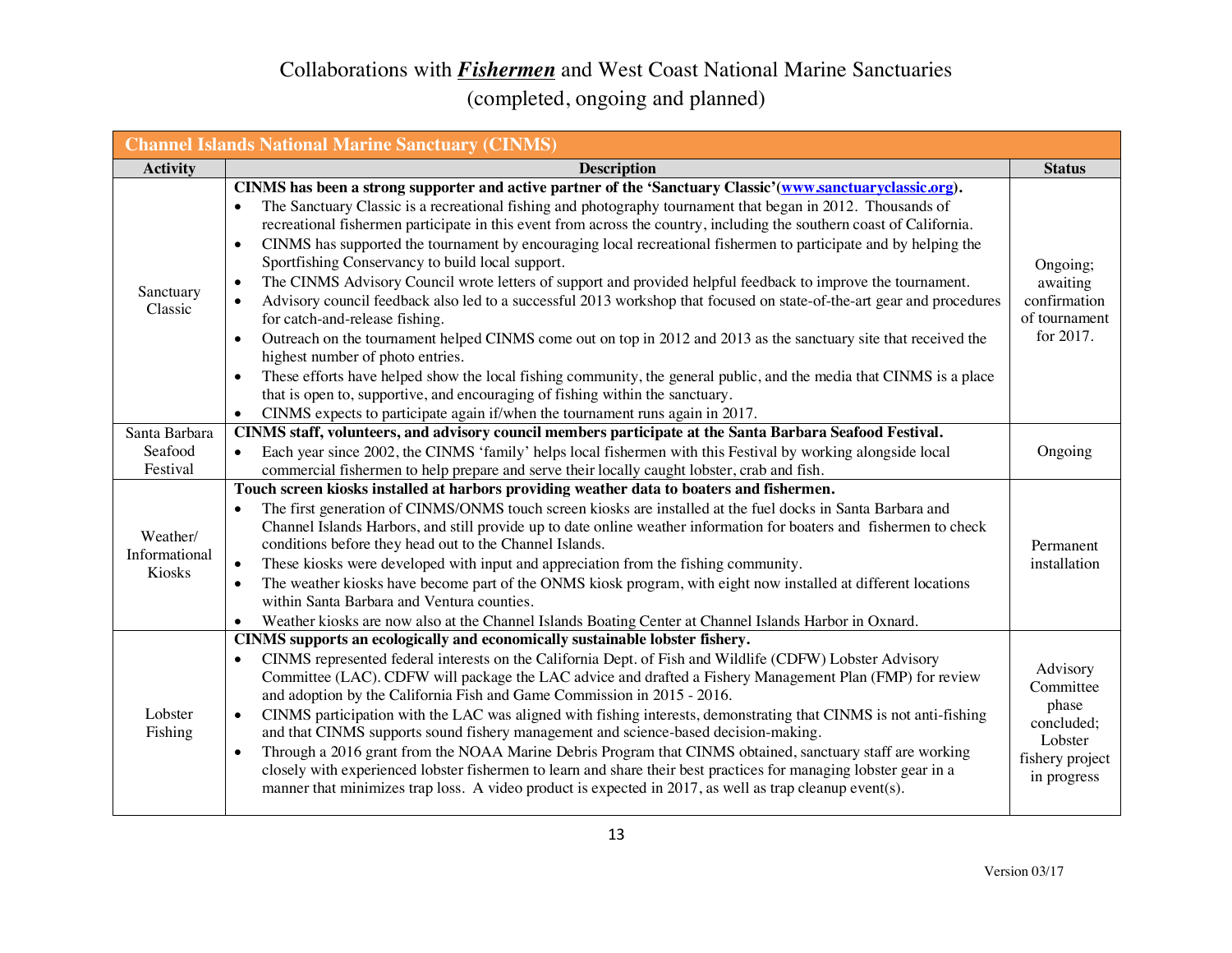| <b>Channel Islands National Marine Sanctuary (CINMS) - continued</b> |                                                                                                                                                                                                                                                                                                                                                                                                                                                                                                                                                                                                                                                                                                                                                                                                                                                                                                                                                                                                                                                                                                                                                                                                                                                                                                                                                                                                                                                                                                                                                                                                                                                                                                 |                                                                                                                                                                                             |  |
|----------------------------------------------------------------------|-------------------------------------------------------------------------------------------------------------------------------------------------------------------------------------------------------------------------------------------------------------------------------------------------------------------------------------------------------------------------------------------------------------------------------------------------------------------------------------------------------------------------------------------------------------------------------------------------------------------------------------------------------------------------------------------------------------------------------------------------------------------------------------------------------------------------------------------------------------------------------------------------------------------------------------------------------------------------------------------------------------------------------------------------------------------------------------------------------------------------------------------------------------------------------------------------------------------------------------------------------------------------------------------------------------------------------------------------------------------------------------------------------------------------------------------------------------------------------------------------------------------------------------------------------------------------------------------------------------------------------------------------------------------------------------------------|---------------------------------------------------------------------------------------------------------------------------------------------------------------------------------------------|--|
| <b>Activity</b>                                                      | <b>Description</b>                                                                                                                                                                                                                                                                                                                                                                                                                                                                                                                                                                                                                                                                                                                                                                                                                                                                                                                                                                                                                                                                                                                                                                                                                                                                                                                                                                                                                                                                                                                                                                                                                                                                              | <b>Status</b>                                                                                                                                                                               |  |
| Harbor signs                                                         | Harbor signs designed and implemented by CINMS.<br>In 2012 CINMS designed and led the implementation of commercial fishing signs that have been installed at Channel<br>Islands Harbor next to the Commercial Fishing Loading Pier at the Marine Emporium Landing.<br>The signs promote awareness of the importance of commercial fishing to our local economy.<br>$\bullet$                                                                                                                                                                                                                                                                                                                                                                                                                                                                                                                                                                                                                                                                                                                                                                                                                                                                                                                                                                                                                                                                                                                                                                                                                                                                                                                    | Permanent<br>installation                                                                                                                                                                   |  |
| Channel<br>Islands<br><b>Boating Center</b><br>exhibit panels        | Panels about recreational and commercial fishing exhibited at the Channel Island Boating Center.<br>In 2013 CINMS and ONMS staff designed and oversaw fabrication and installation of the exhibit panels, which are<br>$\bullet$<br>placed within the upstairs classroom areas at the new Channel Islands Boating Center.<br>The panels highlight fishing as a time-honored tradition and the role fishermen have in marine conservation.                                                                                                                                                                                                                                                                                                                                                                                                                                                                                                                                                                                                                                                                                                                                                                                                                                                                                                                                                                                                                                                                                                                                                                                                                                                       | Permanent<br>installation                                                                                                                                                                   |  |
| Marine debris<br>removal                                             | CINMS removes marine debris through several projects.<br>Through a 2016 grant from the NOAA Marine Debris Program that CINMS obtained, sanctuary staff are working<br>$\bullet$<br>closely with experienced lobster fishermen to learn and share their best practices for managing lobster gear in a<br>manner that minimizes trap loss. A video product is expected in 2017, as well as trap cleanup event(s).<br>Over the past several years, CINMS has worked on marine debris removal projects with the City of Santa Barbara (for<br>$\bullet$<br>periodic harbor clean-ups), the UC Davis' SeaDoc Society, and the Ocean Defenders Alliance (ODA).<br>Through the California Lost Fishing Gear Recovery Project, SeaDoc employs local fishermen to carry out the marine<br>$\bullet$<br>debris location and recovery operations. As of 2015, they had removed approximately 20,000 pounds of gear<br>including: 2 siene nets; 2 drag nets; 166 lobster traps; 3 hoop nets; 1 fish stick; 17 crab traps; 1 squid net; 4,203 feet of<br>line; and 3,610 pounds of miscellaneous gear. Recovered, functional gear is returned to the owners; the program is<br>generally perceived as a win-win by the fishermen.<br>CINMS has provided salvage and recovery permits and support letters for the SeaDoc Society, who has received<br>$\bullet$<br>annual funding for marine debris removal.<br>The success of the California Lost Fishing Gear Recovery Project, particularly with regard to positive involvement by<br>$\bullet$<br>the commercial fishing community, has helped CINMS influence the manner in which the ODA is approaching this<br>same type of work within the sanctuary. | Ongoing;<br><b>CINMS</b><br>continues to<br>help with<br>harbor<br>seafloor<br>cleanups, and<br>supports<br>requests for<br>external<br>funding;<br>Lobster gear<br>project in<br>progress. |  |
| Ocean<br>Acidification                                               | CINMS Advisory Council developed a comprehensive report on ocean acidification.<br>Starting in 2008 the CINMS Advisory Council heeded warnings by commercial fisherman Bruce Steele (advisory<br>$\bullet$<br>council member) about the dangers of ocean acidification (OA) as something that could harm marine life and fisheries<br>on large scales. With Steele's close involvement the advisory council went on to develop and endorse a<br>comprehensive report on OA and become a leading community group voice on this topic.<br>Bruce Steele has also worked directly with CINMS education staff on OA outreach, participating in volunteer<br>$\bullet$<br>trainings in 2010, and with the Oceans for Life program in 2011 and 2013.                                                                                                                                                                                                                                                                                                                                                                                                                                                                                                                                                                                                                                                                                                                                                                                                                                                                                                                                                   | Ongoing since<br>2008.                                                                                                                                                                      |  |
| Socioeconomic<br>monitoring                                          | CINMS supports socioeconomic monitoring and study of MPAs within the sanctuary.                                                                                                                                                                                                                                                                                                                                                                                                                                                                                                                                                                                                                                                                                                                                                                                                                                                                                                                                                                                                                                                                                                                                                                                                                                                                                                                                                                                                                                                                                                                                                                                                                 | Ongoing                                                                                                                                                                                     |  |